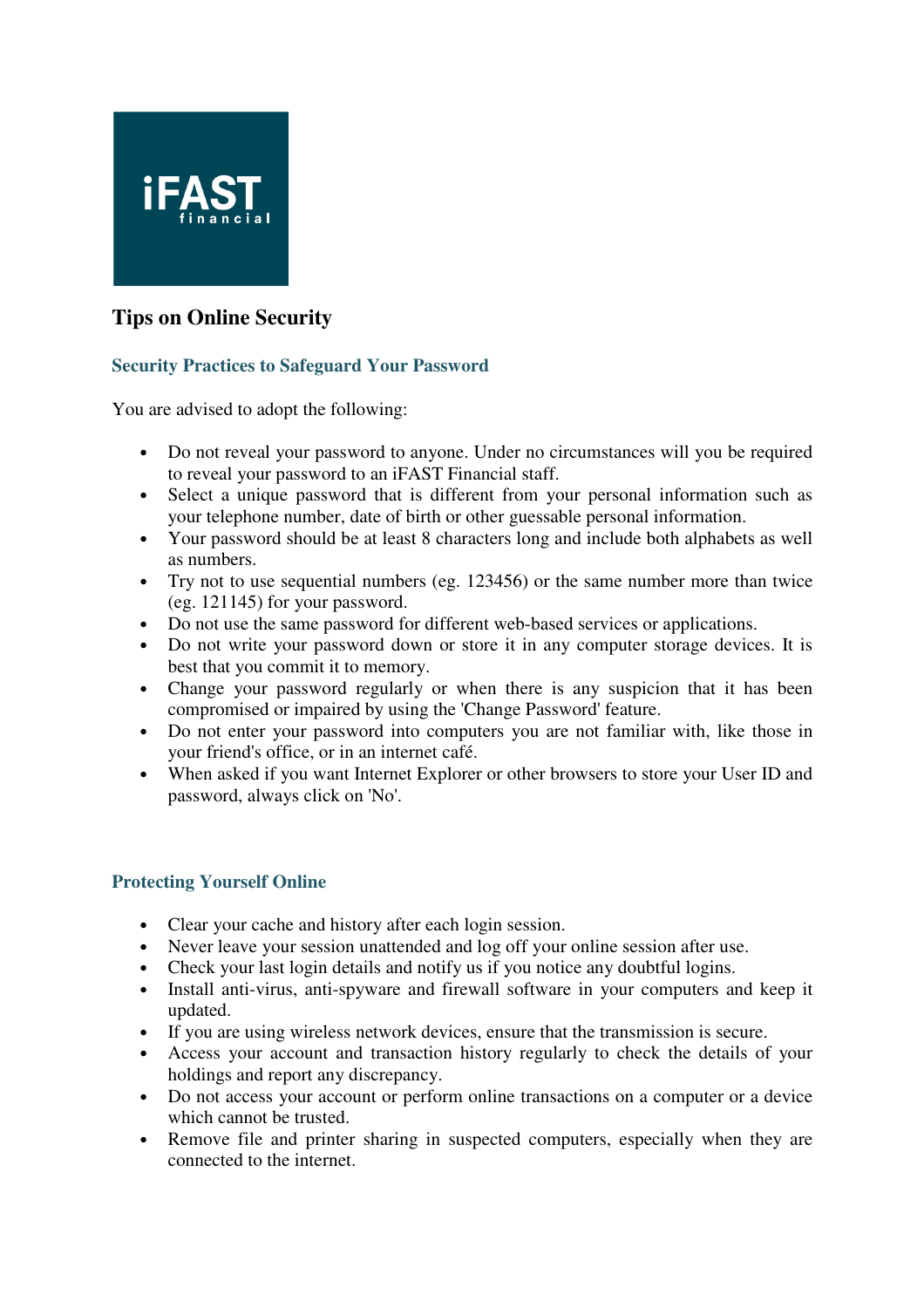- Regularly backup critical data. Consider the use of minimal 128-bit encryption technology to protect highly sensitive or confidential information.
- Delete junk or chain emails.
- Do not open email attachments from strangers.
- Do not disclose personal, financial or credit card information to little-known or suspected websites.
- Check that you are using the official iFAST Financial site. You can check by clicking on the "padlock" icon in your web browser and ensuring that the identity of the site is verified as secure.ifastnetwork.com in the server digital certificate.

## **Security Tips for Mobile Applications**

- Download the mobile application only from Apple iTunes. Downloading from websites other than these could lead to mobile applications that are not legitimate.
- Do not hack or modify your mobile device. Doing so can make your mobile device more prone to viruses and malicious software.
- Take extra care in guarding your mobile device. It is more prone to getting misplaced than your computer.
- If the function is available, turn on the password function in your mobile device and make sure that you use a strong one. This function protects your mobile device so that no one else can use it.
- Most mobile devices or smart phones have an "Erase Data" function. If your mobile device has this, always turn it on. This function erases all your data after several invalid password attempts, so your data will not be compromised if your mobile device is lost.
- Install anti-virus, anti-spyware and firewall software in your mobile devices and keep it updated.

## **Security Advisory - Phishing Scams**

Phishing (pronounced 'fishing') is the act of sending an e-mail to a user falsely claiming to be an established legitimate enterprise in an attempt to scam the user into surrendering private information that will be used for identity theft.

Common techniques that are used by the phishing fraudsters include, but are not limited to the following:

- Using false email addresses, logos, and graphics to mislead you into accepting the validity of the emails and web sites;
- Faking domain names to appear as if they are representing us;
- Duping users into providing personal details through one or more methods such as hyperlinks to fake websites or embedded forms in emails.

You are advised on the following: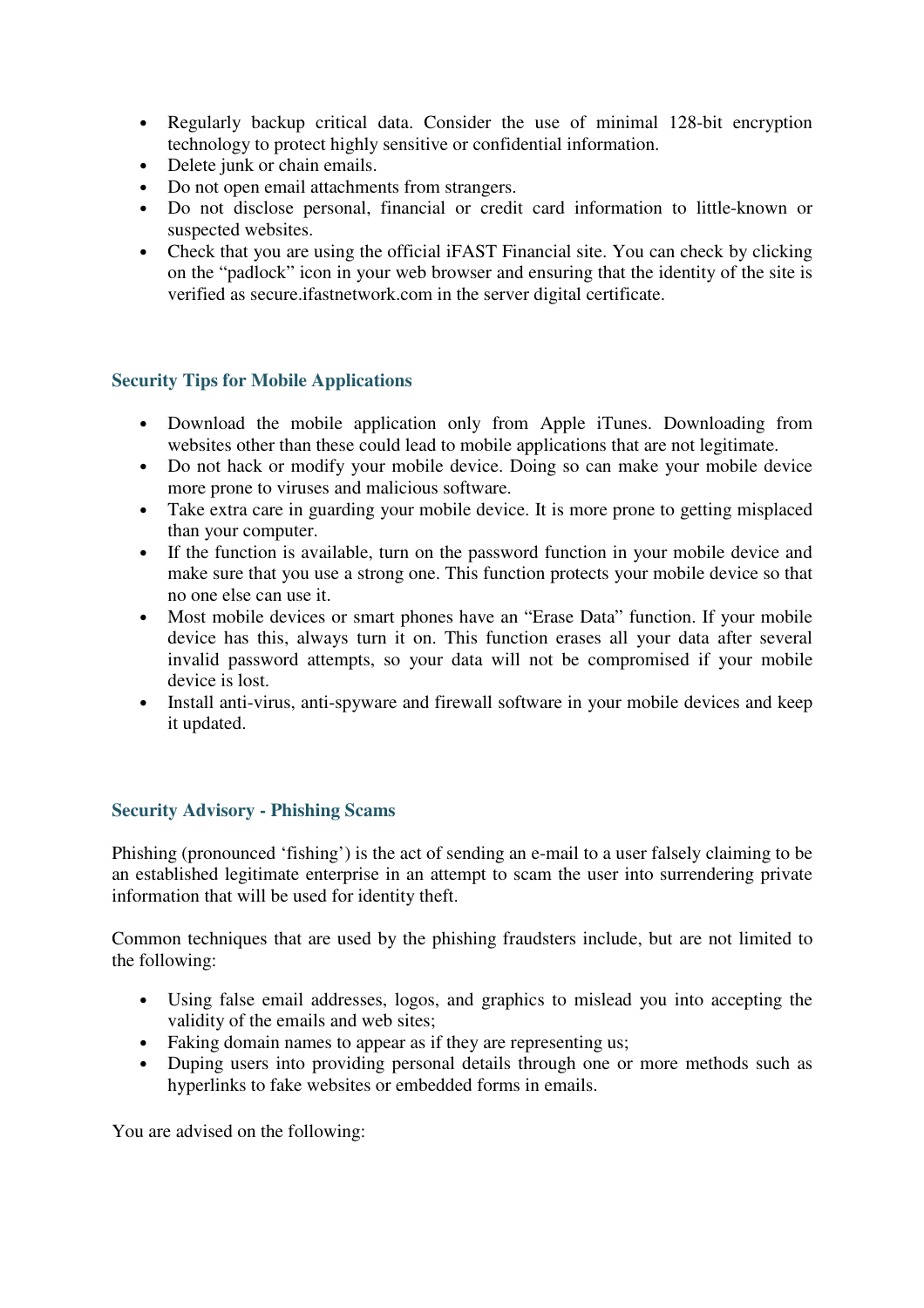- iFAST Financial will not make unsolicited requests for your information through email or on the phone unless it is you who initiated the contact;
- Under no circumstances will iFAST Financial staff be asking you to reveal your password;
- Always personally enter the domain ifastfinancial.com or ifastnetwork.com when logging onto our website. Do not accept links or redirections from other websites or media for the purpose of logging onto iFAST Financial.
- When logging in, always ensure that it is a SSL encrypted connection. This is indicated as https:// in the URL or as a padlock in the status bar. Always check that the identity of the site is verified as secure.ifastnetwork.com in the server digital certificate.
- Always be on the alert for phony websites and suspicious emails purporting to be from iFAST Financial. If you suspect that you are being phished, please do contact us at 6557-2000 immediately.

## **Security Advisory – Spyware Alert**

Spyware consists of computer software that gathers and reports information about a computer user without the user's knowledge or consent. These programs monitor user browsing patterns on the Internet, harvest private information (e-mail addresses, passwords and credit card numbers), and transmit these information in the background to someone else.

Spyware applications are typically bundled as a hidden component of freeware or shareware programs that can be downloaded from the Internet. Sometimes advertised as a means to improve internet connection speed and gain other benefits, some spyware, when installed, redirect and reroute the internet connections of users through the spyware servers.

You may have spyware in your computer if:

- You start getting annoying ads popping up on your screen.
- Your web browser settings have been changed without your knowledge.
- You have a new 3rd party toolbar in your web browser which you are finding it difficult to get rid of.
- Your web browser crashes frequently when you are surfing.
- Slow down in the system performance of your computer where computer operations is taking longer than usual.

You are advised on the following:

- Do not download or install software from unknown websites.
- Refrain from clicking on banners and pop-up ads that entice you with freebies.
- Install and update anti-spyware software regularly. Perform a system scan on your computer to locate, quarantine and delete any spyware in your system.
- Install a virus protection software and keep it updated with the latest anti-virus signatures.
- Keep your computer operating system and Web browser current. Perform regular system updates for your operating system.
- Change your Investment Account password regularly.